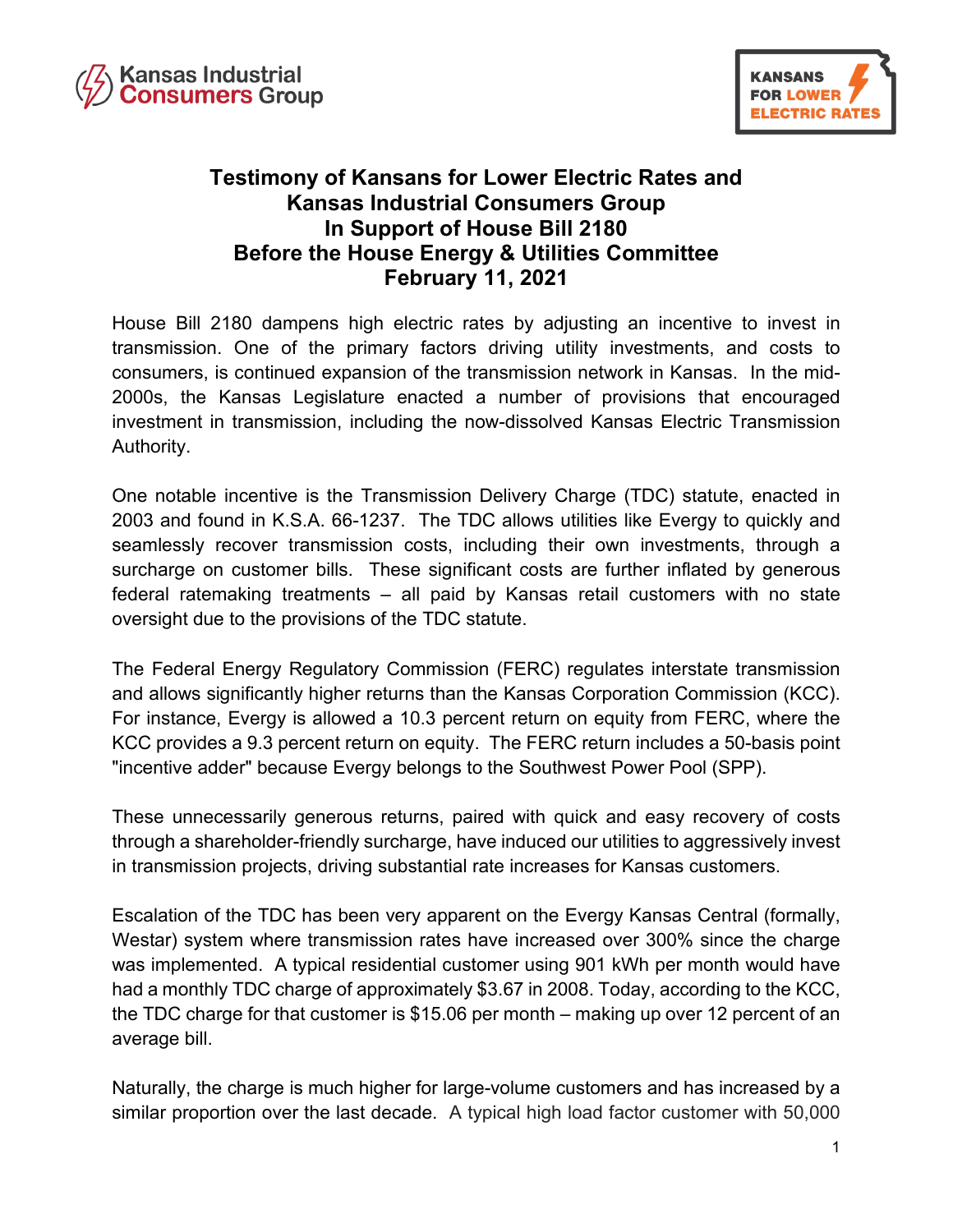KW demand would have had a monthly TDC charge of approximately \$62,500 per month in 2008 and today that charge would be over \$282,000 per month. The overall increase in transmission rates is shown in the chart below.



Evergy plans to spend close to \$2 billion over the next few years on new transmission projects alone. This will cause even more rate increases through their TDC, which is not subject to any rate moratorium.

House Bill 2180 aims to moderate, but not eliminate, the financial incentives to invest in transmission projects. With this change, Evergy would no longer be permitted to annually adjust rates. Instead, the company would have to wait for a general rate case proceeding before increasing rates. The reason for this is simple. In April Evergy will increase its TDC rates, wiping out any savings achieved by HB 2585 last year.

On the flip side, House Bill 2180 ensures the collection of transmission costs cannot be negatively impacted in a rate case. Today, these costs are conclusively deemed prudent and House Bill 2180 does not eliminate this presumption.

The bill would allow any FERC or other special rate changes to be quickly processed, but Evergy would no longer receive annual, automatic changes.